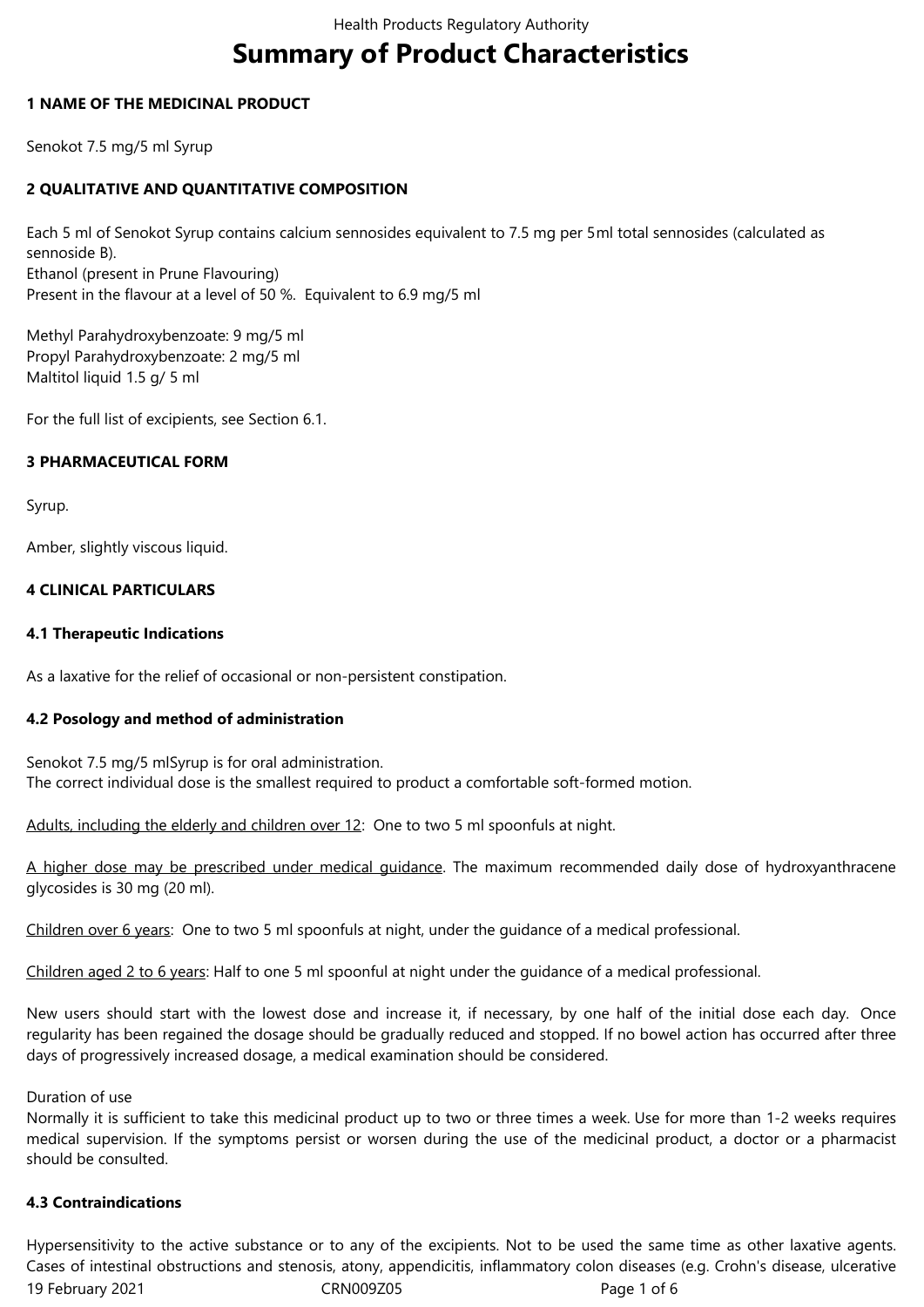#### Health Products Regulatory Authority

colitis), abdominal pain of unknown origin, severe dehydration state with water and electrolyte depletion. Children under 2 years of age.

# **4.4 Special warnings and precautions for use**

If there is no bowel movement after three days, a doctor should be consulted. If laxatives are needed every day or abdominal pain persists, a doctor should be consulted

If laxatives are needed every day the cause of the constipation should be investigated. Long-term use of laxatives should be avoided.

Contains maltitol liquid. Patients with rare hereditary problems of fructose intolerance should not take this medicine.

Each 5 ml of syrup can provide up to 3.2 kcal and this should be taken into account in patients with diabetes mellitus. Methyl and propyl parahydroxybenzoate may cause allergic reactions (possibly delayed).

This medicine contains 6.9 mg of alcohol (ethanol) in each 5ml dose. The amount in each dose of this medicine is equivalent to less than 1 ml beer or 1 ml wine.

The small amount of alcohol in this medicine will not have any noticeable effects.

Do not exceed the stated dose.

Patients taking cardiac glycosides, antiarrhythmic medicinal products, medicinal products inducing QT-prolongation, diuretics, adrenocorticosteroids or liquorice root have to consult a doctor before taking this product concomitantly.

Like all laxatives, this product should not be taken by patients suffering from faecal impaction and undiagnosed, acute or persistent gastro-intestinal complains, e.g. abdominal pain, nausea and vomiting, unless advised by a doctor, because these symptoms can be signs of potential or existing intestinal blockage (ileus).

If stimulant laxatives are taken for longer than a brief period of treatment, this may lead to impaired function of the intestine and dependence on laxatives. This product should only be used if a therapeutic effect cannot be achieved by a change of diet or the administration of bulk forming agents.

Prolonged use may precipitate the onset of an atonic, non-functioning colon. Prolonged and excessive use may lead to fluid and electrolyte imbalance and hypokalaemia.

Intestinal loss of fluids may promote dehydration. Symptoms may include thirst and oliguria.

Patients with kidney disorders should be aware of possible electrolyte imbalance.

When administering this product to incontinent adults, pads should be changed more frequently to prevent extended skin contact with faeces.

Laxatives do not help in long-term weight loss.

# **4.5 Interaction with other medicinal products and other forms of interactions**

Hypokalaemia(resulting from long-term laxative abuse) potentiates the action of cardiacglycosides and interacts with antiarrhythmic medicinal products with medicinalproducts which induce reversion to sinus rhythm (e.g. quinidine) and withmedicinal products inducing QT-prolongation. Concomitant use with othermedicinal products including hypokalaemia (e.g. diuretics,adrenocorticosteroids and liquorice root) may enhance electrolyte imbalance

#### **4.6 Fertility, pregnancy and lactation**

#### *Pregnancy*

There are no reports of undesirable or damaging effects during pregnancy and on the foetus when used at the recommended dosage.

However, as a consequence of experimental data concerning a genotoxic risk of several anthranoids, e.g. emodin and aloe-emodin, use is not recommended in pregnancy.

*Lactation*

Use during breast-feeding is not recommended as there are insufficient data on the excretion of metabolites in breast milk.

Small amounts of active metabolites, such as rhein, are excreted in breast milk in small amounts. A laxative effect in breast fed babies has not been reported.

#### *Fertility*

There are no data on the effects of the product on fertility.

19 February 2021 CRN009Z05 Page 2 of 6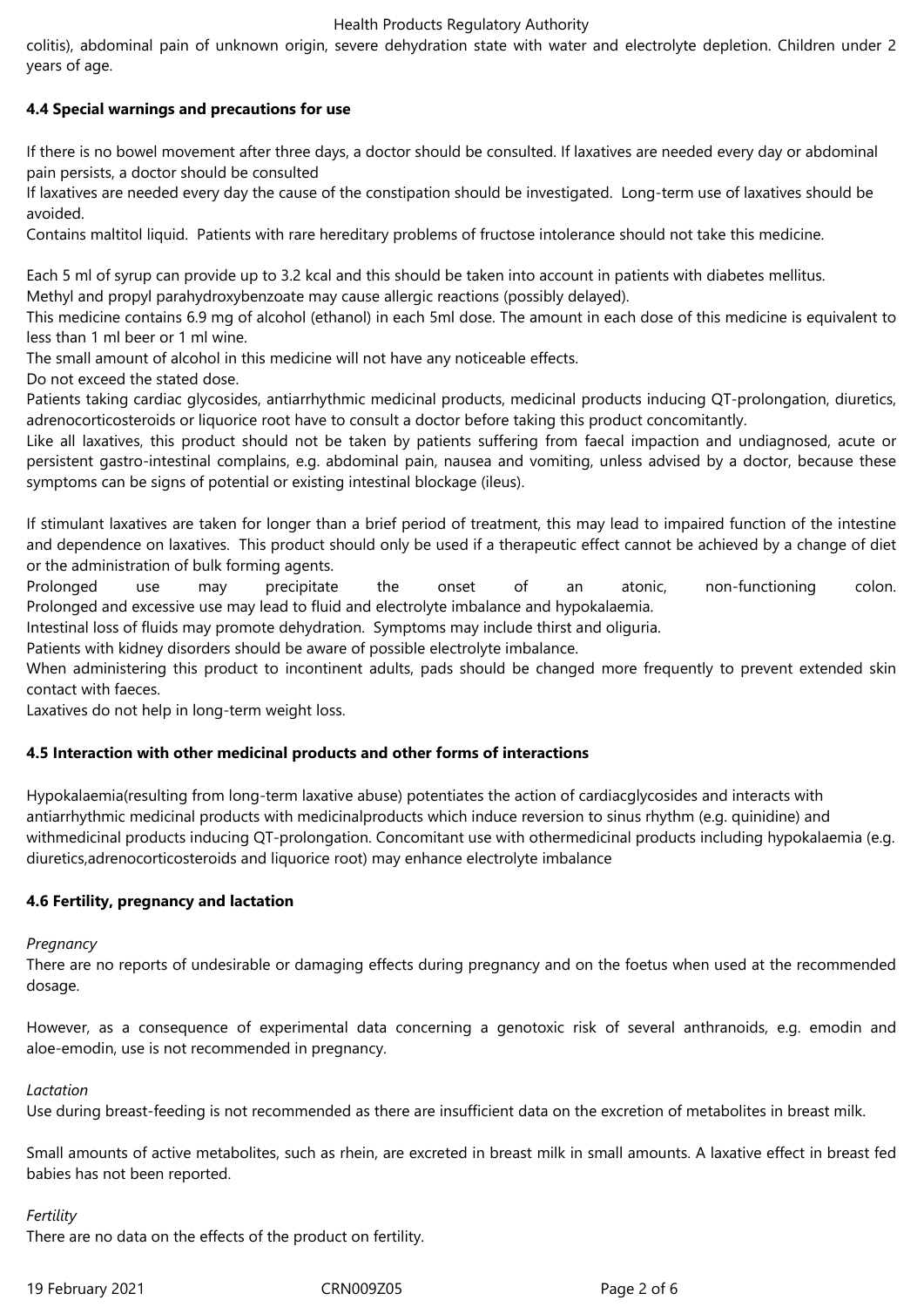No studies on the effect of the ability to drive and use machines have been performed.

#### **4.8 Undesirable effects**

Adverse events which have been associated with sennosides at OTC doses in short-term use are given below, tabulated by system organ class and frequency. In the treatment of chronic condition, under long-term treatment, additional adverse effects may occur.

| <b>Adverse events table</b>                     |                  |                                                             |
|-------------------------------------------------|------------------|-------------------------------------------------------------|
| <b>System Organ Class</b>                       | <b>Frequency</b> | <b>Adverse Events</b>                                       |
| Immune system disorders                         | Not known        | Hypersensitivity, urticaria, asthma, hypogammaglobulinaemia |
| Metabolism and Nutrition disorders              | Not known        | Hypokalaemia <sup>1</sup> , cachexia                        |
| Gastrointestinal disorders                      | Not known        | Abdominal pain, abdominal spasm, diarrhoea <sup>2</sup> ,   |
|                                                 |                  | gastrointestinal tract mucosal pigmentation <sup>3</sup>    |
| Skin and Subcutaneous Tissue Disorders          | Not known        | Pruritus, local or generalised exanthema                    |
| Musculoskeletal and Connective Tissue disorders | Not known        | Finger clubbing, tetany and hypertrophic osteoarthropathy   |
| Renal and Urinary disorders                     | Not known        | Chromaturia <sup>4</sup>                                    |

#### **Description of Selected Adverse Reactions**

<sup>1</sup> Prolonged use of laxatives resulting in diarrhoea and subsequently hypokalaemia.

 $2$  In particular in patients with irritable colon. Symptoms may also occur generally as a consequence of individual overdosage. In such cases dose reduction is necessary.

 $3$  Chronic use may cause pigmentation of the intestinal mucosa (pseudomelanosis coli), which usually recedes when the patient stops taking the preparation

<sup>4</sup> Yellow or red-brown (pH dependent) discolouration of urine by metabolites, which is not clinically significant, may occur during the treatment.

Chronic use may lead to disorders in water equilibrium and electrolyte metabolism and may result in albuminuria and haematuria. The frequency is not known (cannot be estimated from the available data).

If other adverse reactions not mentioned above occur, a doctor or a qualified healthcare practitioner should be consulted.

#### **Reporting of suspected adverse reactions**

Reporting suspected adverse reactions after authorisation of the medicinal product is important. It allows continued monitoring of the benefit/risk balance of the medicinal product. Healthcare professionals are asked to report any suspected adverse reactions via Ireland HPRA Pharmacovigilance, Website: www.hpra.ie.

# **4.9 Overdose**

**Symptoms** 

Where diarrhoea is severe, conservative measures are usually sufficient; generous amounts of fluid, especially fruit drinks, should be given.

The major symptoms of overdose/abuse are griping pain and severe diarrhoea with consequent losses of fluid and electrolytes, which should be replaced. Diarrhoea may especially cause potassium depletion, which may lead to cardiac disorders and muscular asthenia, particularly where cardiac glycosides, diuretics, adrenocorticosteroids or liquorice root are being taken at the same time.

#### **Treatment**

Treatment should be supportive with generous amount of fluid. Electrolytes, especially potassium, should be monitored. This is especially important in the elderly. Chronic ingested overdoses of anthranoid containing medicinal products may lead to toxic hepatitis.

# **5 PHARMACOLOGICAL PROPERTIES**

#### **5.1 Pharmacodynamic properties**

19 February 2021 CRN009Z05 Page 3 of 6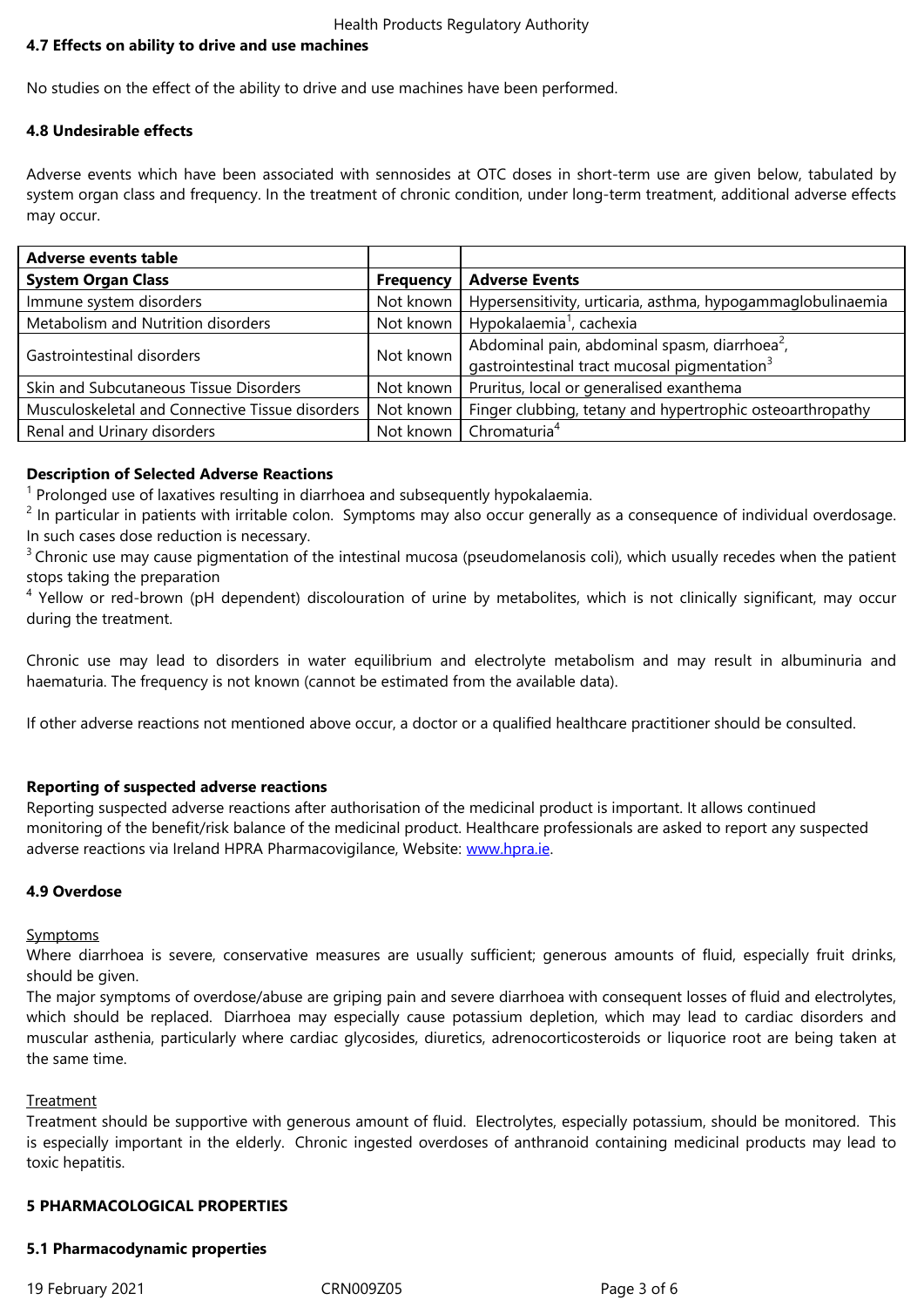# **Pharmaco-therapeutic group:** contact laxatives **ATC code:** A 06 AB

The sugar moiety of the sennosides is removed by bacteria in the large intestine releasing the active anthrone fraction. This stimulates peristalsis via the submucosal and myenteric nerve plexuses.

1,8-dihydroxyanthracene derivatives possess a laxative effect. The β-O-linked glycosides (sennosides) are not absorbed in the upper gut; they are converted by bacteria of the large intestine into the active metabolite (rhein anthrone).

There are two different mechanisms of actions:

- 1. Stimulation of the motility of the large intestine resulting in accelerated colonic transit.
- 2. Influence on secretion processes by two concomitant mechanism viz. inhibition of absorption of water and electrolytes (Na+ Cl-) into the colonic epithelial cells (antiabsorptive effect) and increase of the leakiness of the tight junctions and stimulation of secretion of water and electrolytes into the lumen of the colon (secretagogue effect) resulting in enhanced concentrations of fluid and electrolytes in the lumen of the colon.

Defaecation takes place after a delay of 8-12 hours due to the time taken for transport to the colon and metabolisation into the active compound.

## **5.2 Pharmacokinetic properties**

The action of the sennosides is colon specific and does not depend upon systemic absorption.

The β-O-linked glycosides (sennosides) are neither absorbed in the upper gut nor split by human digestive enzymes. They are converted by the bacteria of the large intestine into the active metabolite (rhein anthrone). Aglyca are absorbed in the upper gut. Animal experiments with radio-labeled rhein anthrone administered directly into the caecum demonstrated absorption <10%. In contact with oxygen, rhein anthrone is oxidised into rhein and sennidins, which can be found in the blood, mainly in the form of glucuronides and sulphates. After oral administration of sennosides, 3 - 6% of the metabolites are excreted in urine; some are excreted in bile.

Most of the sennosides (ca. 90%) are excreted in faeces as polymers (polyquinones) together with 2 - 6% of unchanged sennosides, sennidins, rhein anthrone and rhein. In human pharmacokinetic studies with senna pods powder (20 mg sennosides), administered orally for 7 days, a maximum concentration of 100 ng rhein/ml was found in the blood. An accumulation of rhein was not observed. Active metabolites, e.g. rhein, pass in small amount into breast milk. Animal experiments demonstrated that placental passage of rhein is low.

#### **5.3 Preclinical safety data**

There are no new, systematic preclinical tests for senna leaves or preparations thereof. Data derive from investigations with senna pods. Since the spectrum of constituents of senna leaf and fruit is comparable these data can be transferred to senna leaves. Most data refer to extracts of senna pods containing 1.4 to 3.5% of anthranoids, corresponding to 0.9 to 2.3% of potential rhein, 0.05 to 0.15% of potential aloe-emodin and 0.001 to 0.006% of potential emodin or isolated active constituents, e.g. rhein or senosides A and B. The acute toxicity of senna pods, specified extracts thereof, as well as of sennosides in rats and mice was low after oral treatment.

As a result of investigations with parenteral application in mice, extracts are supposed to possess a higher toxicity than purified glycosides, possibly due to the content of aglyca.

In a 90-day rat study, senna pods were administered at dose levels from 100mg/kg up to 1,500 mg/kg. The tested drug contained 1.83% sennosides A-D. 1.6% potential rhein, 0.11% potential aloe-emodin and 0.014% potential emodin. In all groups epithelial hyperplasia of the large intestine of minor degree was found and was reversible within the 8-week recovery period. The hyperplastic lesions of the forestomach epithelium were reversible as well. Dose-dependent tubular basophilia and epithelial hypertrophy of the kidneys were seen at a dose of, or greater than, 300mg/kg per day without functional affection. These changes were also reversible. Storage of a brown tubular pigment lead to a dark discolouration of the renal surface and still remained to a lesser degree after the recovery period. No alterations were seen in the colonic nervous plexus. A no-observable-effect-level (NOEL) could not be obtained in this study,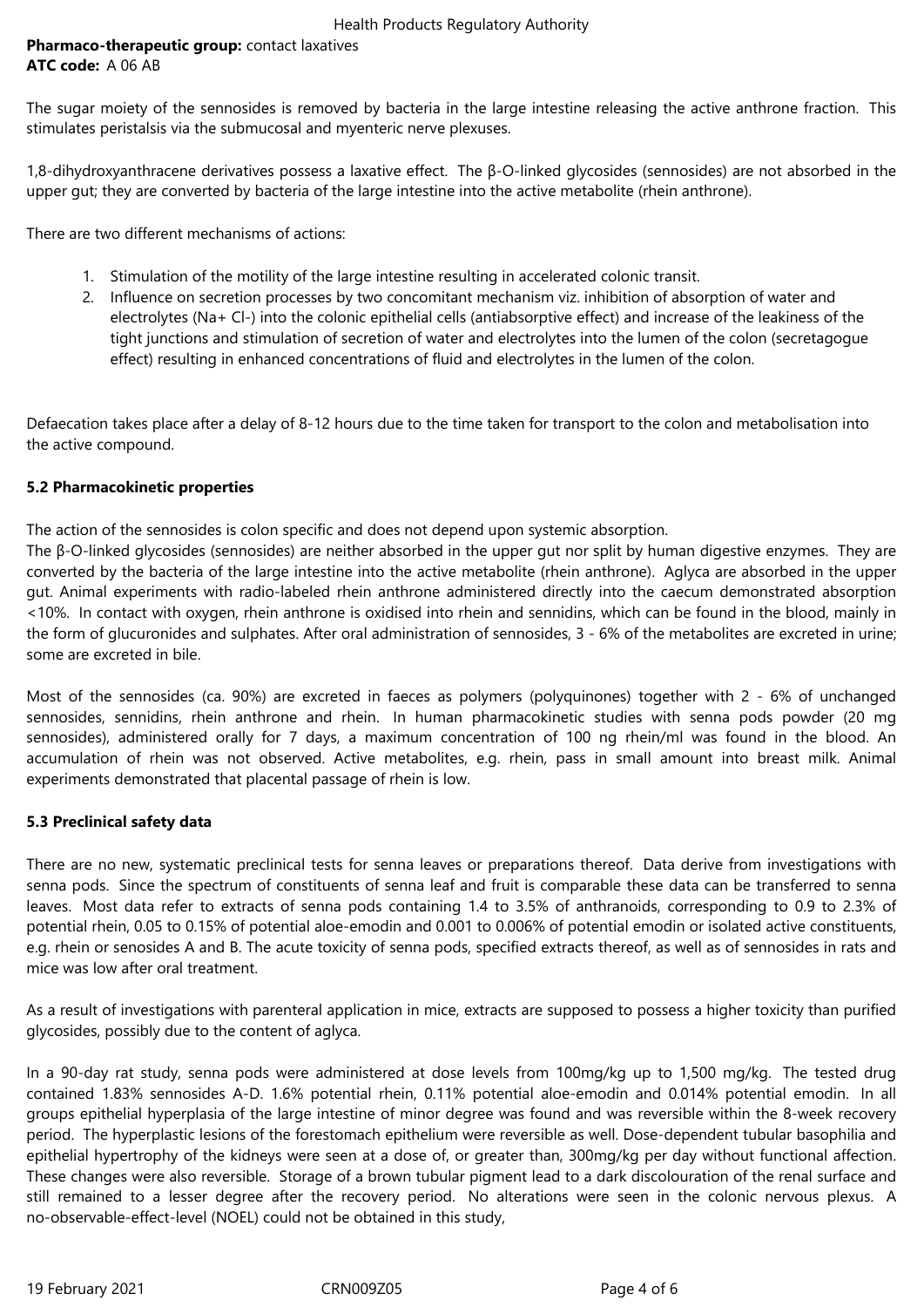#### Health Products Regulatory Authority

A 104-week study on rats of both genders did not reveal any carcinogenic effects with the same senna pods preparation at oral dosages of up to 300 mg/kg. In addition, a specified senna extract given orally for 2 years was not carcinogenic in male or female rats. The extract investigated contained approximately 40.8% of anthranoids from which 35% were sennosides, corresponding to about 25.2% of potential rhein, 2.3% of potential aloe-emodin and 0.007% of potential emodin and 142 ppm free aloe-emodin and 9 ppm free emodin.

Further 2-year studies on male and female rats and mice with emodin gave no evidence of carcinogenic activity for male rats and female mice, and equivocal evidence for female rats and male mice.

Senosides displayed no specific toxicity when tested at doses up to 500 mg/kg in dogs for 4 weeks and up to 100 mg/kg in rats for 6 months. There was no evidence of any embryolethal, teratogenic or foetotoxic actions in rats or rabbits after oral treatment with sennosides. Furthermore, there was no effect on the postnatal development of young rats, on rearing behaviour of dams or on male and female fertility in rats. Data for herbal preparations are not available.

An extract and aloe-emodin were mutagenic in in-vitro tests, sennoside A, B and rhein gave negative results. Comprehensive in-vivo examinations of a defined extract of senna pods were negative.

Laxative use as a risk factor in colorectal cancer (CRC) was investigated in some clinical trials. Some studies revealed a risk for CRC associated with the use of anthraquinone-containing laxatives, some studies did not. However, a risk was also revealed for constipation itself and underlying dietary habits. Further investigations are needed to assess the carcinogenic risk definitely.

#### **6 PHARMACEUTICAL PARTICULARS**

## **6.1 List of excipients**

Potassium sorbate E202 Methyl parahydroxybenzoate E218 Propyl parahydroxybenzoate E216 Maltitol liquid E965 Xanthan gum Anti-foam (Medical C) emulsion Prune flavour (ethanol) Citric acid anhydrous Purified water

# **6.2 Incompatibilities**

None known.

# **6.3 Shelf life**

Thirteen months.

# **6.4 Special precautions for storage**

Do not store above 25°C.Do not freeze.

# **6.5 Nature and contents of container**

Glass bottle with a polypropylene cap with a polyethylene tamper-evident band with an expanded polyethylene wad containing 100, 150 or 200 ml syrup. Not all pack sizes may be marketed.

# **6.6 Special precautions for disposal of a used medicinal product or waste materials derived from such medicinal product and other handling of the product**

No special requirements.

# **7 MARKETING AUTHORISATION HOLDER**

19 February 2021 CRN009Z05 Page 5 of 6